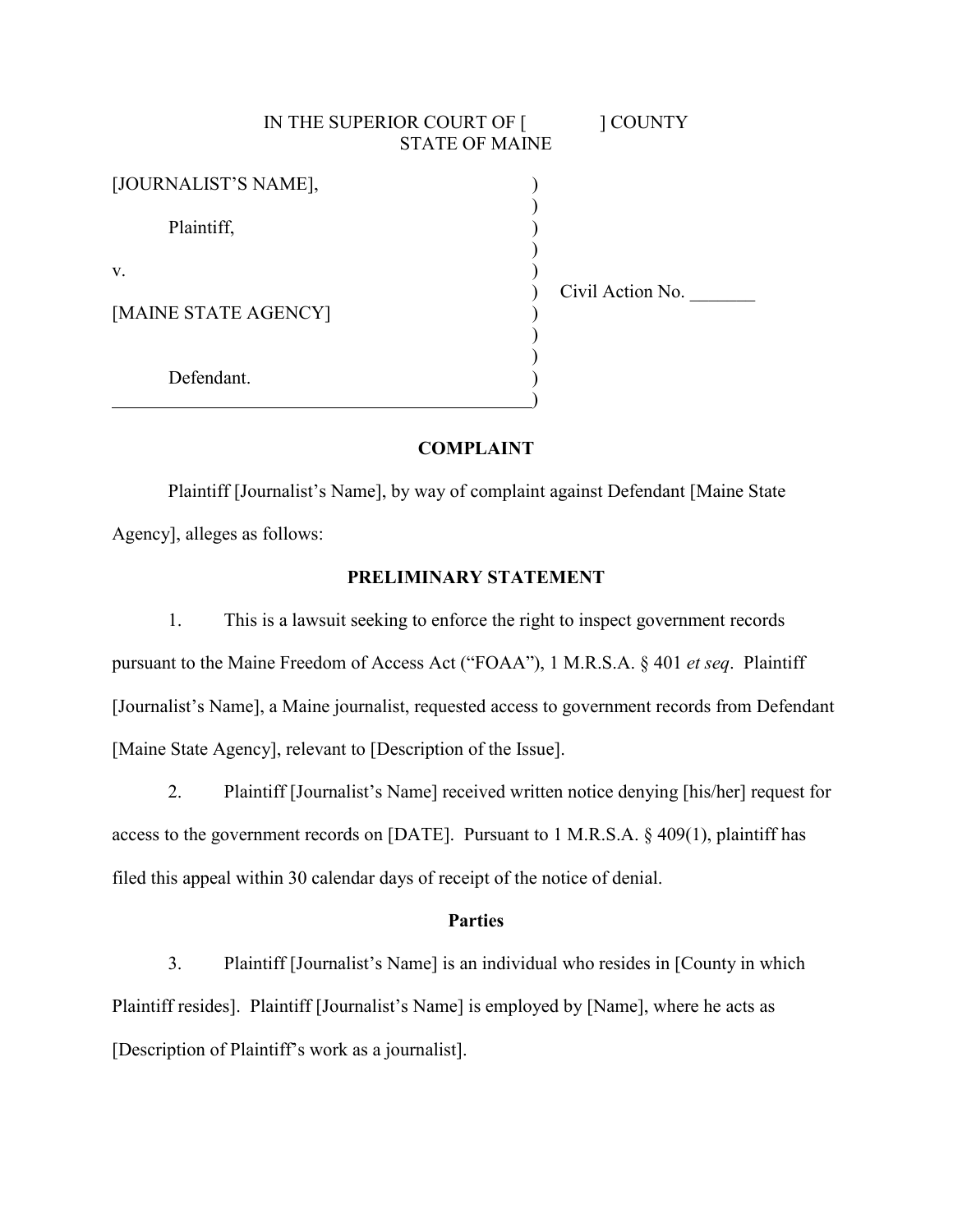4. Defendant [Public Agency] is a government entity established under the laws of the State of Maine. The [Public Agency]'s principal place of business is [Address], Maine.

### **JURISDICTION AND VENUE**

5. Plaintiff petitions for review of the denial of his request for government records pursuant to M.R. Civ. P. 80B. Venue is properly laid in [County] County because Defendant is a public agency located in [County] County and because the cause of action arose in [County] County.

#### **FACTUAL ALLEGATIONS**

6. On [Date], Plaintiff [Journalist's Name] submitted a written request to Defendant [Public Agency] seeking the disclosure of [Describe the government records]. A copy of Plaintiff 's request letter is attached hereto as Exhibit 1.

7. On [Date], Defendant responded to Plaintiff by denying the request. *See* Exhibit 2. [Include any other factual information in chronological order].

8. The records requested by Plaintiff are public records as defined by 1 M.R.S.A. § 402, and are not subject to any exemption.

9. Plaintiff has a legitimate public and private interest in the records requested, and Plaintiff's interest is not outweighed by Defendant's interest in keeping the records secret.

## **FIRST COUNT (Freedom of Access Act Violation)**

10. Plaintiff hereby repeats and incorporates by reference paragraphs 1-9 of this Complaint.

11. Maine's FOAA provides that it is the "intent of the Legislature that . . . records . . . be open to public inspection . . . ." 1 M.R.S.A. § 401. To this end, "a person has the right to

2